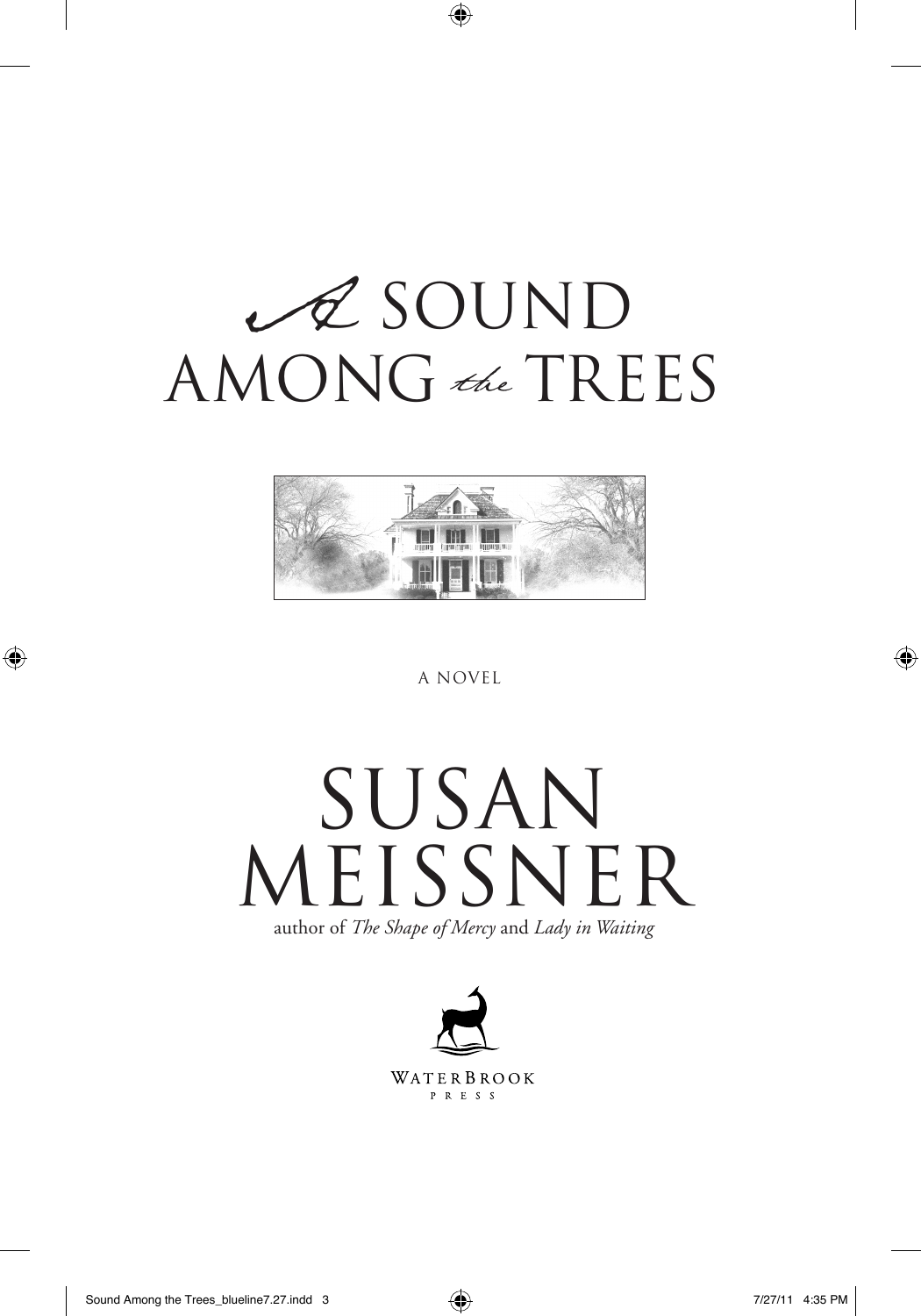A Sound Among the Trees Published by WaterBrook Press 12265 Oracle Boulevard, Suite 200 Colorado Springs, Colorado 80921

Apart from well-known real people and real events associated with the Civil War, the characters and events in this book are fictional and any resemblance to actual persons or events is coincidental.

ISBN 978-0-307-45885-8 ISBN 978-0-307-45886-5 (electronic)

Copyright © 2011 by Susan Meissner

Cover design by Kelly L. Howard

All rights reserved. No part of this book may be reproduced or transmitted in any form or by any means, electronic or mechanical, including photocopying and recording, or by any information storage and retrieval system, without permission in writing from the publisher.

Published in the United States by WaterBrook Multnomah, an imprint of the Crown Publishing Group, a division of Random House Inc., New York.

WATERBROOK and its deer colophon are registered trademarks of Random House Inc.

Library of Congress Cataloging-in-Publication Data Meissner, Susan, 1961– A sound among the trees : a novel / by Susan Meissner. — 1st ed. p. cm. ISBN 978-0-307-45885-8 — ISBN 978-0-307-45886-5 (ebk.) 1. Haunted houses—Virginia—Fredericksburg—Fiction. 2. Fredericksburg (Va.)—History—Civil War, 1861–1865—Fiction. 3. Psychological fiction. I. Title. PS3613.E435S68 2011 813'.6—dc22 2011013220

Printed in the United States of America 2011—First Edition

10 9 8 7 6 5 4 3 2 1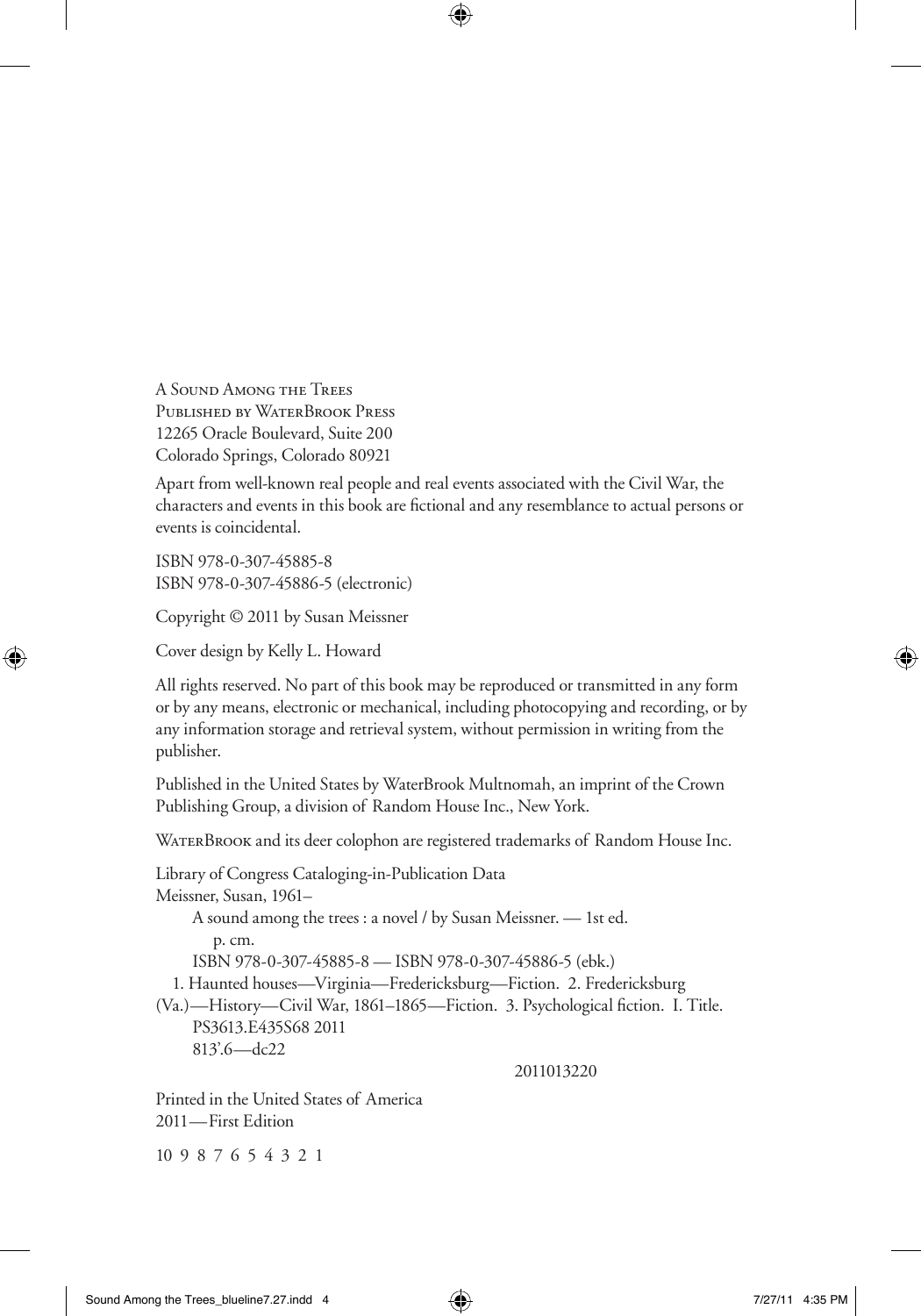## Readers Guide

- 1. Describe Adelaide. What is her greatest strength? her greatest weakness? What is her relationship with Holly Oak, and how has it colored her entire life?
- 2. Holly Oak withstood the Civil War but not unscathed. Along with the cannonball embedded in its walls, it acquired a reputation. What do people like Pearl think of the house? How does Adelaide think of the house? What about Susannah? Which is true? Do you think a home can take on any of the characteristics assigned to Holly Oak, or is it simply a building?
- 3. Why does Marielle agree to live in the same house her new husband shared with his previous wife? Do you think she was right? What would you have done in her situation, coming into a family as a stepmother far from the only home you'd ever known?
- 4. Susannah is referred to as a spy, a traitor, and a ghost. Who was she really? How does knowing the truth about Susannah's life free Adelaide? How does it free Marielle? Caroline?
- 5. Why does Caroline come back to Holly Oak? What do you think would have happened to Adelaide and Marielle if she had not?
- 6. Eldora claims to be in contact with the spirit world. Do you believe her? What did she feel in Holly Oak? What happens when she meets Caroline?
- 7. When she is interviewed by the journalist, Adelaide says, "People will think what they want. They will always think what they want." How is this statement a key theme of the story? In what ways does it